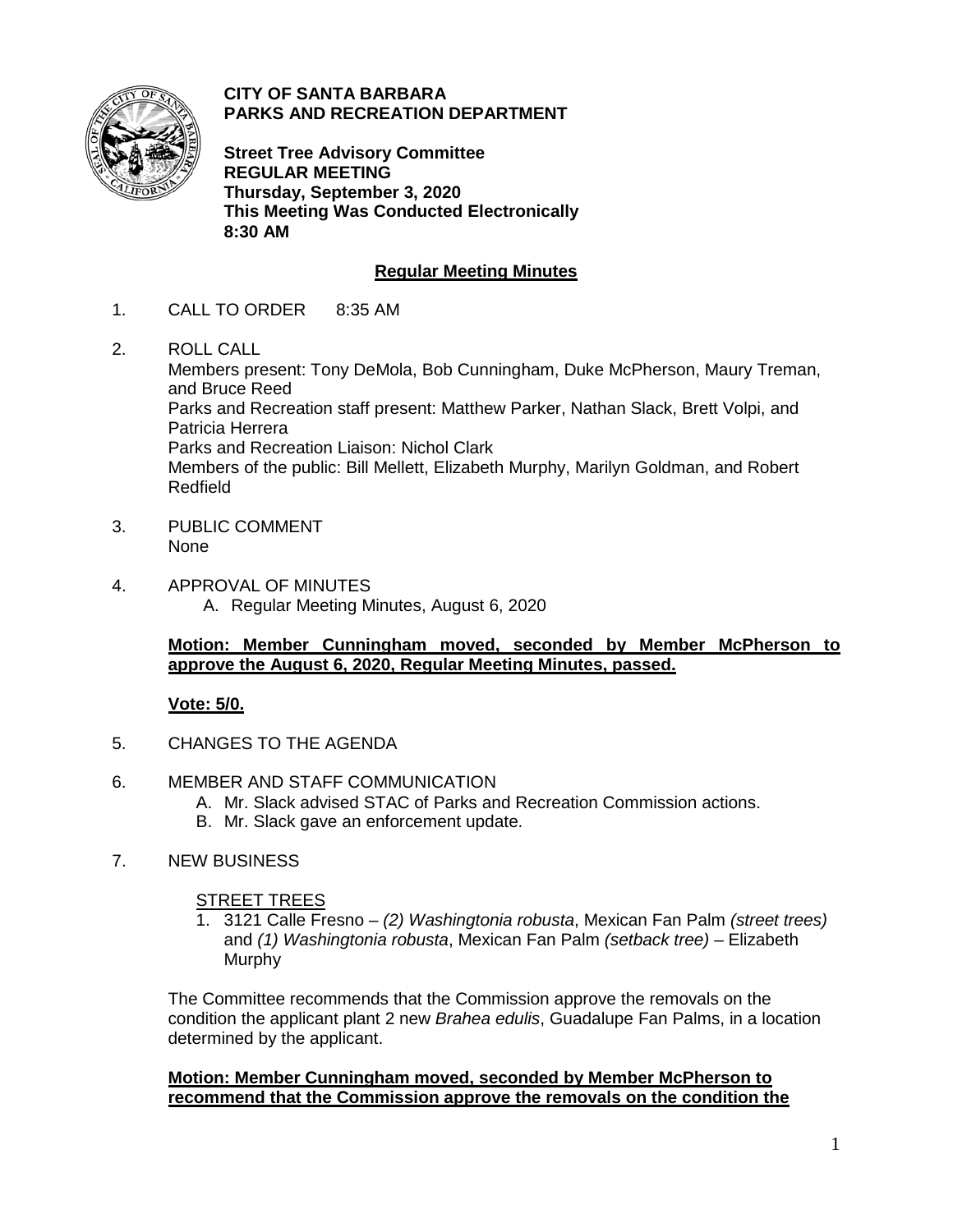# **applicant plant 2 new** *Brahea edulis***, Guadalupe Fan palms, in a location determined by the applicant, passed.**

# **Vote: 5/0.**

## SETBACK TREES

1. 2934 Lomita Rd. – *Cedrus deodara,* Deodar Cedar – Marilyn Goldman

The Committee recommends that the Commission deny the removal without prejudice to allow the applicant to explore options for creating access improvements on the property that would increase ease of travel, while allowing retention of the tree.

**Motion: Member Reed moved, seconded by Member Cunningham to recommend that the Commission deny the removal without prejudice to allow the applicant to explore options for creating access improvements on the property that would increase ease of travel, while allowing retention of the tree, passed.** 

#### **Vote: 5/0.**

2. 1033 Laguna St. – *(4) Pinus canariensis*, Canary Island Pine – Bill Mellettt

The Committee recommends that the Commission approve the removals as requested by the applicant.

### **Motion: Member Cunningham moved, seconded by Member Reed to recommend that the Commission approve the removals as requested by the applicant, passed.**

#### **Vote: 5/0.**

8. STREET TREE MASTER PLAN 1. 200 block of W. Pueblo St. – request for co-designation – Staff

The Committee recommends that the Commission approve *Quercus agrifolia*, Coast Live Oak as co-designation for the 200 block of W. Pueblo St.

### **Motion: Member Cunningham moved, seconded by Member Reed to recommend that the Commission approve** *Quercus agrifolia,* **Coast Live Oak as co-designation for the 200 block of W. Pueblo St., passed.**

#### **Vote: 5/0.**

2. All of Kowalski Ave. – request for co-designation – Staff

The Committee recommends that the Commission approve *Arbutus 'Marina',* Marina Madrone*,* and *Cedrela fissilis*, Brazilian Cedarwood as co-designation for all of Kowalski Ave.

**Motion: Member Cunningham moved, seconded by Member Treman to recommend that the Commission approve** *Arbutus 'Marina',* **Marina Madrone***,* **and**  *Cedrela fissilis***, Brazilian Cedarwood as co-designation for all of Kowalski Ave., passed.** 

**Vote: 5/0.**